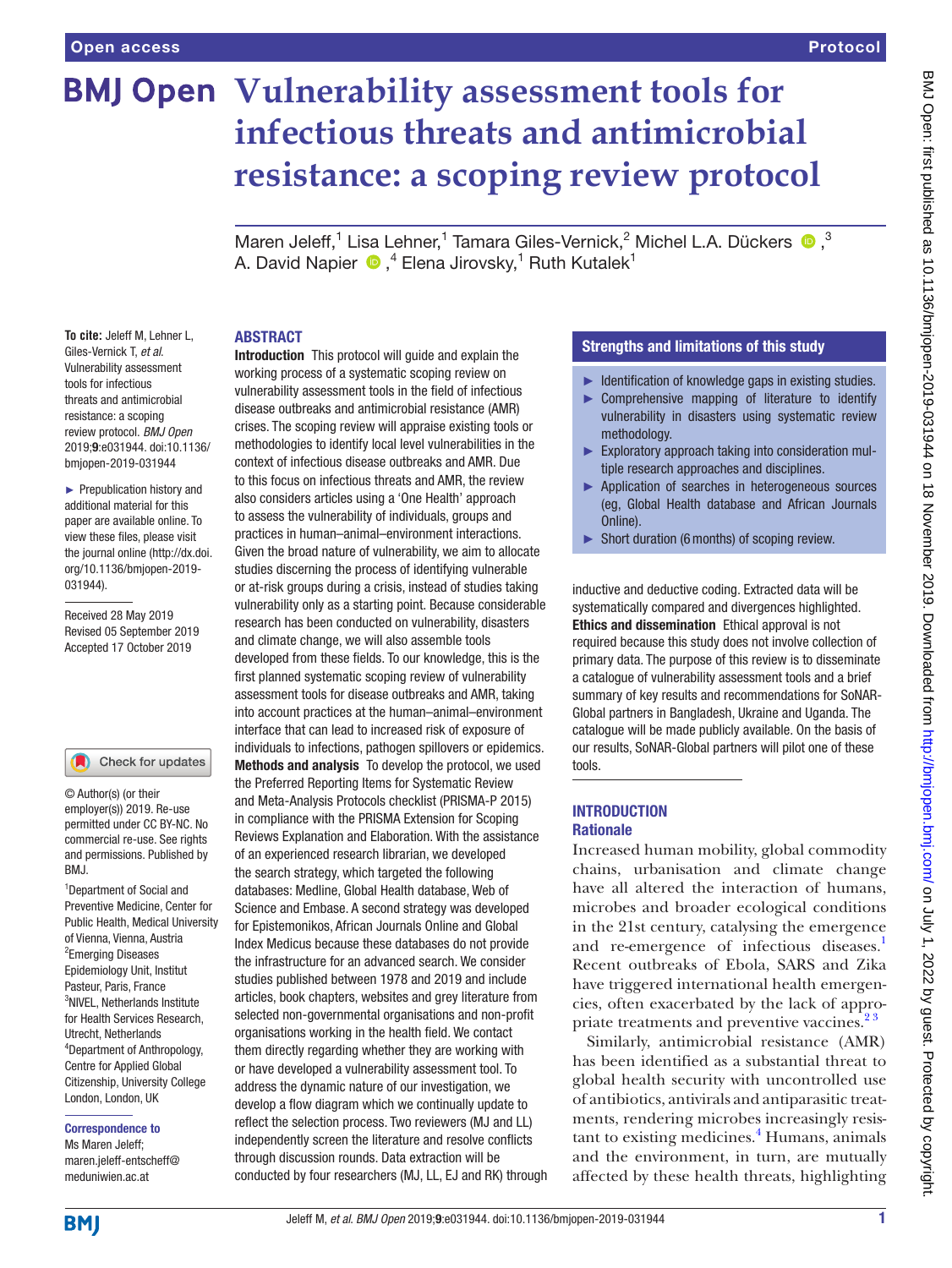the need to engage with complex socio-biological ecosystems. $56$  As a consequence, emerging infectious diseases (EIDs) and AMR urgently require transformations in global public health governance. $7-9$ 

EIDs and AMR are not only medical problems; they require careful attention to the relationship between infectious events, political, economic and ecological conditions, and to local communities and the marginalised people who often live within them . Such attention remains particularly important when instability (caused by infectious disease outbreaks, conflicts or other stresses) exaggerates local inequalities, hampering effective preparedness and response efforts. Devastating epidemics have struck frequently in countries and among populations already shattered by government neglect, forced migration, social unrest or civil war.<sup>10-12</sup> What these insights reveal is that people living in unstable conditions remain disproportionately vulnerable to infectious threats.

In this context, the SoNAR-Global H2020 project aims at building a social science network to engage the active participation of social sciences and to promote complementarity and synergy in the governance of prevention and response to infectious threats and AMR. Eventually, in order to do this effectively, it is crucial to engage relevant stakeholders in addressing susceptibilities and lack of coping and adaptive capacities. This requires a solid understanding of those aspects that can be obtained through vulnerability assessments.

Until now, several disciplines—be it anthropology, sociology, psychology, geography or ecology—but also organisations outside the academic context take a stance on vulnerability. However, there is no universally valid model of vulnerability and 'no standardised procedure for measuring vulnerability' (Hufschmidt,  $p636$ ).<sup>13</sup> Birkmann *et*  $al^{14}$  $al^{14}$  $al^{14}$  synthesise four factors of vulnerability from disaster-risk reduction and climate change adaptation in order to provide a holistic conceptual framework to operationalise vulnerability: '(…) exposure of a society or system to a hazard or stressor, the susceptibility of the system or community exposed and its resilience and adaptive capacity' (Birkmann,  $p207$ ).<sup>14</sup> Factors contributing to vulnerability change over a period of time and are place specific. $14$ 

Similarly, our understanding of vulnerability is dynamic. We are less interested in tools that work with predetermined categories of vulnerability (eg, demographic characteristics such as age, gender and ethnicity) but wish to explore vulnerability specifically in local contexts. In our opinion, the most effective assessment tools allow populations affected by a disaster to identify their own needs rather than the vulnerability label is imposed on them. $15$  This means to include local knowledge, to involve local people in identifying vulnerable groups and to pay attention to culture in order to gain an understanding of local perceptions of vulnerability and risk. $16$ 

# **Objectives**

In our scoping review, we seek to map vulnerability assessment tools with (or without) conceptual underpinnings and procedures for identifying vulnerability. We take into consideration vulnerability assessment tools or methodologies that assess locally relevant case definitions of vulnerability $\frac{1}{1}$  and identify specific groups at greatest risk of marginalisation and thus at greatest risk of suffering disproportionately the consequences of a disaster. This could be due to social, cultural, political, economic or other context-specific reasons that influence people's exposure, susceptibility, resilience (and coping mechanisms), adaptive capacity or capacity to recover. Additionally, we seek to find vulnerability assessment tools that are tailored to infectious threats (and AMR). This is why we look for both local-level assessments and tools targeted at infectious threats.

A preliminary search of literature and already existing reviews yielded few studies on vulnerability assessment tools tailored to infectious threats, but a significant amount of literature in the field of climate change. To fill the assumed gap of studies in the context of vulnerability assessment tools and infectious threats, we will also take into account studies exploring practices at the human– animal–environment interface, providing insights on practices that expose certain groups of people to infections or pathogen spillovers.

# Main objective

► Systematically review and appraise existing instruments to assess local-level vulnerability in the context of infectious threats and AMR.

# Secondary objective

► Identify factors associated with exposure to infectious threats and AMR—that is, through interactions of humans, animals and surrounding environments.

# **METHODS**

The scoping review builds on the Preferred Reporting Items for Scoping Reviews and Meta-Analyses extension for Scoping Reviews (PRISMA-ScR) checklist.<sup>17</sup> The protocol draws from the Preferred Reporting Items for Systematic review and Meta-Analysis Protocols (PRIS-MA-P) 2015 checklist and is applied in compliance with the PRISMA-ScR.<sup>1718</sup>

# Eligibility criteria

We used the Population, Intervention, Comparator, Outcome (PICO) framework for diagnostic studies to develop our search strategy.<sup>19</sup> The PICO framework is derived from evidence-based medicine and might not be considered applicable to our scoping review as its main focus is on qualitative research. However, following further consideration, the PICO for diagnostic studies was deemed suitable as a framework for structuring the search of vulnerability assessment tools. The following offers a breakdown of this reasoning: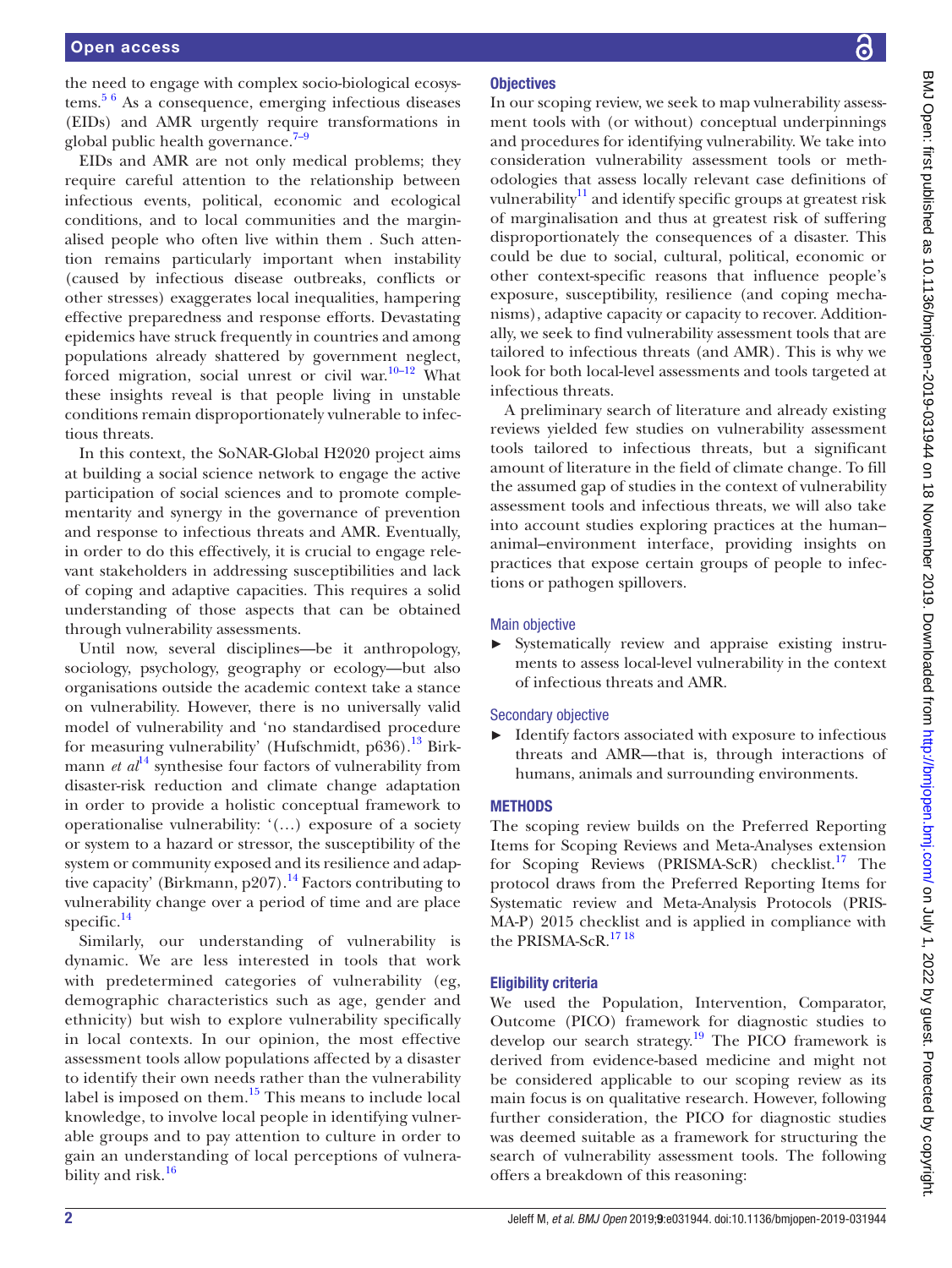# Population

The review focuses on tools that seek to identify social groups most vulnerable to infectious threats. As of now, it is unclear how much literature on methods discerning vulnerable groups in disease outbreaks exists. Therefore, comparable tools from the climate change field (eg, vulnerability assessment in natural hazards) will also be considered. We will include all infectious diseases but will have a special focus on infectious threats that specifically affect SoNAR-Global partner countries, such as influenza, measles and certain viral haemorrhagic fevers (Ebola virus disease, Lassa fever, Crimean Congo haemorrhagic fever and Rift Valley fever). The selection of these threats was discussed with SoNAR-Global partners.

Studies addressing mutual engagements and interaction between humans, animals and environments will also be considered eligible.

# Intervention

We aim to find tools that assess local-level vulnerability in the context of infectious threats and AMR. As mentioned above, we also include vulnerability assessment tools linked to natural hazards or disasters in our search. Of interest are tools that explore recently emerging, less visible and locally relevant vulnerable groups.<sup>11 20</sup> Ideally, populations affected by a disaster are involved in identifying their own needs.

# **Comparators**

Studies that systematically compare different vulnerability assessment tools will be included in our review.

# **Outcomes**

Outcomes of interest are as follows:

- ► Methodological characteristics of vulnerability assessment tools or practices (eg, quantitative, qualitative and mixed methods).
- ► Conceptual or theoretical frameworks of vulnerability assessment tools.
- Degree of involvement of the affected population.
- ► Utility and applicability of assessment tools; (eg, is the tool easy to use for local stakeholders or are experts involved?).
- Specific information or guidance on EIDs and AMR (eg, is the tool tailored to infectious threats?).
- ► Specific information on vulnerable groups (eg, who is identified as vulnerable? Why and what makes people vulnerable in a specific context?).

# Publication type, study design, language and time frame

Articles, websites, book chapters and grey literature from non-governmental organisations (NGOs) and non-profit organisations (NPOs) working in the field of health will be considered relevant. Publications in English, French, Ukrainian, Russian or Bangla will be included. SoNAR-Global partners in Ukraine and Bangladesh will assist in reviewing papers in Ukrainian, Russian or Bangla. In this review, we consider studies published between 1978 and 2019 because the key role of primary healthcare

in promoting health for everyone was agreed on in the declaration of Alma Ata in 1978. This marks a critical waypoint in considering socio-structural determinants as influencing an individual's health and degree of vulnerability.<sup>21</sup> Qualitative, quantitative, mixed methods and integrated qualitative/quantitative tools are covered, including ethnographic investigations and systematic reviews, among others.

# Information sources

We conducted an initial search for reviews on vulnerability (assessment tools) in selected databases (Epistemonikos, PubMed, Scopus, Web of Science and Prospero). We have done so to avoid duplicating existing reviews of the same subject matter and to refine our search terms.

We used a vulnerability assessment tool as a reference paper $11$  of one of the authors (ADN), which has been successfully applied in various emergency settings. It is an easy to use manual for identifying local-level vulnerabilities and for determining effective resource allocation. It, therefore,reflects what we look for in our search.

The search strategy was developed by a trained librarian of the University Library, Medical University of Vienna, and the first author (MJ) and was revised according to feedback from co-authors (MLAD). The selection of databases was also discussed by the librarian and the first author. Ovid's Medline was chosen over PubMed because a more nuanced search could be configured in Medline.<sup>[22](#page-4-13)</sup> Instead of searching two similar databases, we decided to use heterogeneous sources (eg, Global Health database, Web of Science, African Journals Online (AJOL) and grey literature databases) to allow for differing contents.

We developed a first search strategy for the Global Health database and, following further reflection, agreed to expand the search by including literature on disasters and risk reduction. We applied the second (revised) search strategy to Medline and made further minor adjustments. The results from the Medline search varied considerably from the first Global Health database search. The reason for these different results emerged out of adjustments made to the search strategy, but could also be the consequence of differing contents in the two databases. The final search strategy was applied to Medline and can be found in the [online supplementary file](https://dx.doi.org/10.1136/bmjopen-2019-031944).

The search terms were adjusted and applied to the following databases: Global Health database (Ovid), Web of Science and Embase. For Epistemonikos, Global Index Medicus (WHO database) and AJOL, we used a simplified search strategy because these databases do not allow for complex searches. The terms used for these databases are presented in the [online supplementary file](https://dx.doi.org/10.1136/bmjopen-2019-031944). Grey literature was searched in OpenGrey and on the following websites: Medbox, Social Science in Humanitarian Action, Social Science Research Network, Assessment Capacities Project and Measure Evaluation. Additional sources were identified using snowball strategies and, in particular, the mining of references in published reviews and articles. Further, we contacted NGOs, NPOs and selected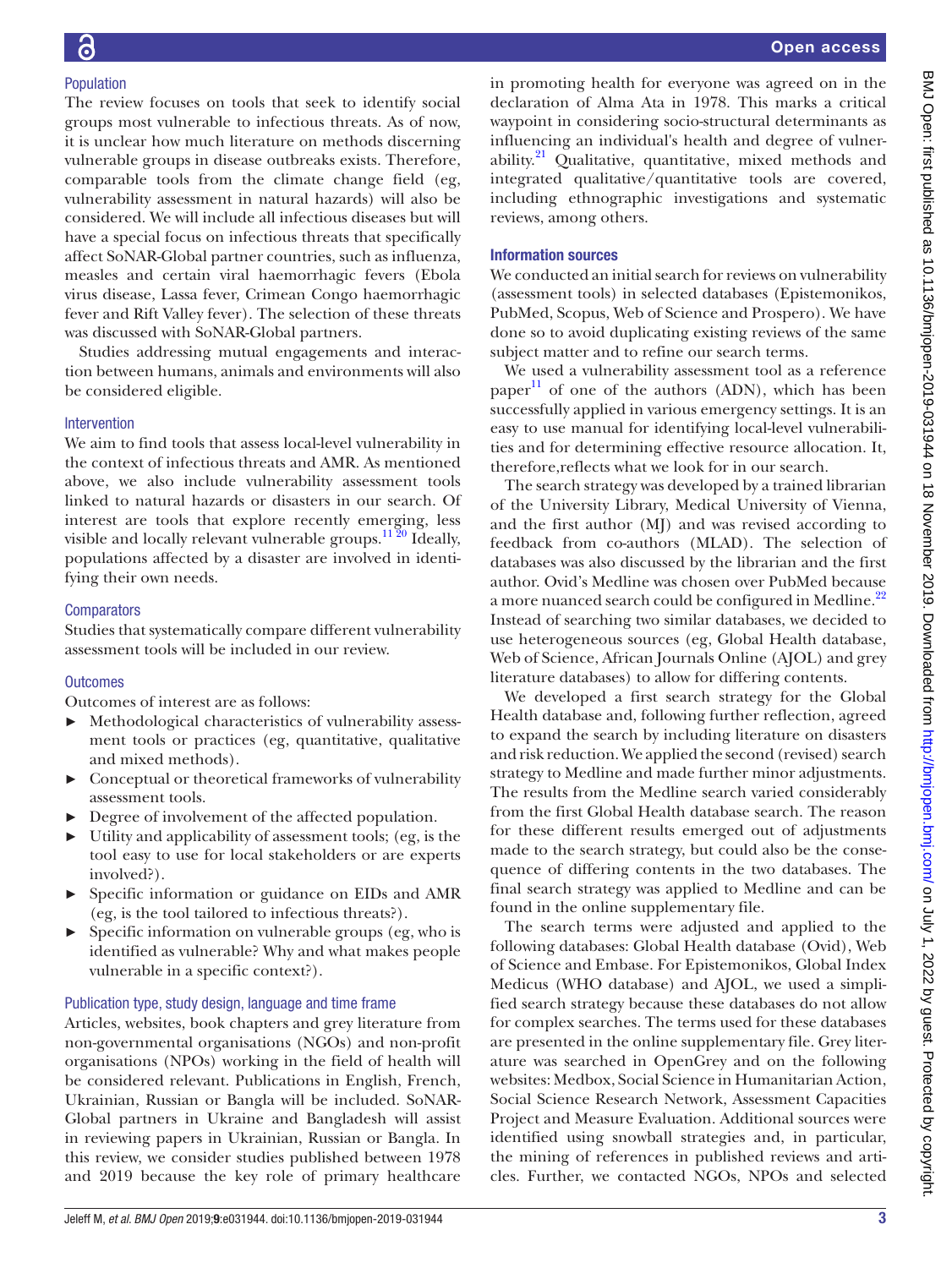governmental organisations directly to enquire whether they worked with or had developed vulnerability assessment tools. We imported the search results into Endnote and removed all duplicates. The remaining references were imported into Rayyan QCRI for further screening.<sup>[23](#page-4-14)</sup>

# Selection process and data extraction

We defined the following inclusion/exclusion criteria:

#### Inclusion criteria

- ► Vulnerability assessment tools or practices in the context of disease outbreaks, AMR and natural disasters.
- ► Humans or human-animal interaction (One Health).
- ► Concepts (eg, vulnerability, resilience, coping and adaptive capacity).
- ► Any geographic location (special focus on Uganda, Ukraine and Bangladesh).
- Publication type: articles (peer-reviewed and nonpeer-reviewed), websites, book chapters and reports from NGOs and NPO working in the area of health.
- ► Period between 1978 and 2019.
- ► Languages: English, French, Ukrainian, Russian and Bangla.
- ► Study design: quantitative, qualitative, mixed-methods studies and integrated qualitative/quantitative studies, ethnographies, systematic reviews and case studies.

#### Exclusion criteria

- Studies dealing with vulnerable groups but not describing how these were identified.
- ► Studies which do not address tools, methodologies or practices to discern vulnerability.

Two reviewers with a social science background (MJ and LL) will independently examine titles and abstracts in Rayyan Qatar Computing Research Institute (QCRI), a web application to screen literature. $^{23}$  Each study will be labelled with reasons for inclusion and exclusion. Distinct labels will be used for vulnerability assessment tools used in the field of climate change and in the context of disease outbreaks. Discussion rounds between reviewers (MJ and LL) are planned for the first twoweeks of screening to clarify questions concerning the screening process and to specify inclusion criteria. The screening will be blinded, so that reviewers' decisions will not be visible until all conflicting decisions are resolved.

Throughout the search—starting from numbers of records retrieved from databases to final search results we provide a search flow diagram to visualise our selection process.<sup>17</sup> Following this step, four reviewers (MJ, LL, EJ and RK) will independently review the full texts and will extract data from the selected studies with focus on author, article type, type of threat (natural hazard, infectious disease or AMR), year, country and type of intervention. As all authors have a social science background, the data extraction will most likely resemble a thematic analysis. Variables for data extraction will be defined inductively (variables come up while familiarising with the data) and deductively. According

to the review objectives and outcomes, we predefined the following variables: methodology used (eg, qualitative, quantitative or mixed methods), conceptual or theoretical framework of the assessment tool, degree of involvement of the affected population and applicability and utility of the tools and results of vulnerability assessments (eg, specific vulnerable groups or communities). Finally, extracted data will be systematically compared and divergences acknowledged; limitations of the vulnerability assessment tools will be noted.

Before extracting the relevant information, we will sample five papers and test the extraction criteria, which will subsequently be revised, if necessary (Tricco,  $p4$ ).<sup>[24](#page-4-15)</sup> We will not assess each study's methodology for quality, pursuant to guidelines for scoping reviews.<sup>3</sup>

#### Data synthesis

The results of the scoping review will be presented in a table. A narrative summary of the findings and how they relate to our objectives will be provided.

#### Ethics and dissemination

Ethical approval is not required because this study does not involve collection of primary data. Findings of the scoping review will be summarised in a one-page brief containing details on key results and recommendations for the SoNAR-Global partners in Bangladesh, Ukraine and Uganda. $^{26(p,16)}$  The review of existing assessment tools will be disseminated to our programme partners and the public. Local resources permitting, key partners and regional stakeholders will pilot the tool best suited to infectious disease or AMR-related emergencies.

Acknowledgements We thank Dr Eva Chwala of the University Library of the Medical University of Vienna for developing and applying the search strategy. We also thank Dr Astrid Erber for continuous input and feedback.

Contributors MJ and RK conceptualised the research, MJ wrote the protocol, LL helped in writing and editing the protocol, TG-V, MLAD, ADN, EJ and RK reviewed and edited the protocol.

Funding The scoping review is part of the SoNAR-Global project which has received funding from the European Union's Horizon 2020 research and innovation program (Grant Agreement Number: 825671). The funders did not play a role in decision to publish or developing the protocol.

Competing interests None declared.

Patient consent for publication Not required.

Provenance and peer review Not commissioned; externally peer reviewed.

Open access This is an open access article distributed in accordance with the Creative Commons Attribution Non Commercial (CC BY-NC 4.0) license, which permits others to distribute, remix, adapt, build upon this work non-commercially, and license their derivative works on different terms, provided the original work is properly cited, appropriate credit is given, any changes made indicated, and the use is non-commercial. See: [http://creativecommons.org/licenses/by-nc/4.0/.](http://creativecommons.org/licenses/by-nc/4.0/)

#### ORCID iDs

Michel L.A. Dückers <https://orcid.org/0000-0001-7746-053X> A. David Napier<http://orcid.org/0000-0003-0345-7391>

#### **REFERENCES**

<span id="page-3-0"></span><sup>1</sup> Inhorn MC, Brown PJ. The anthropology of infectious disease. *[Annu](http://dx.doi.org/10.1146/annurev.an.19.100190.000513)  [Rev Anthropol](http://dx.doi.org/10.1146/annurev.an.19.100190.000513)* 1990;19:89–117.